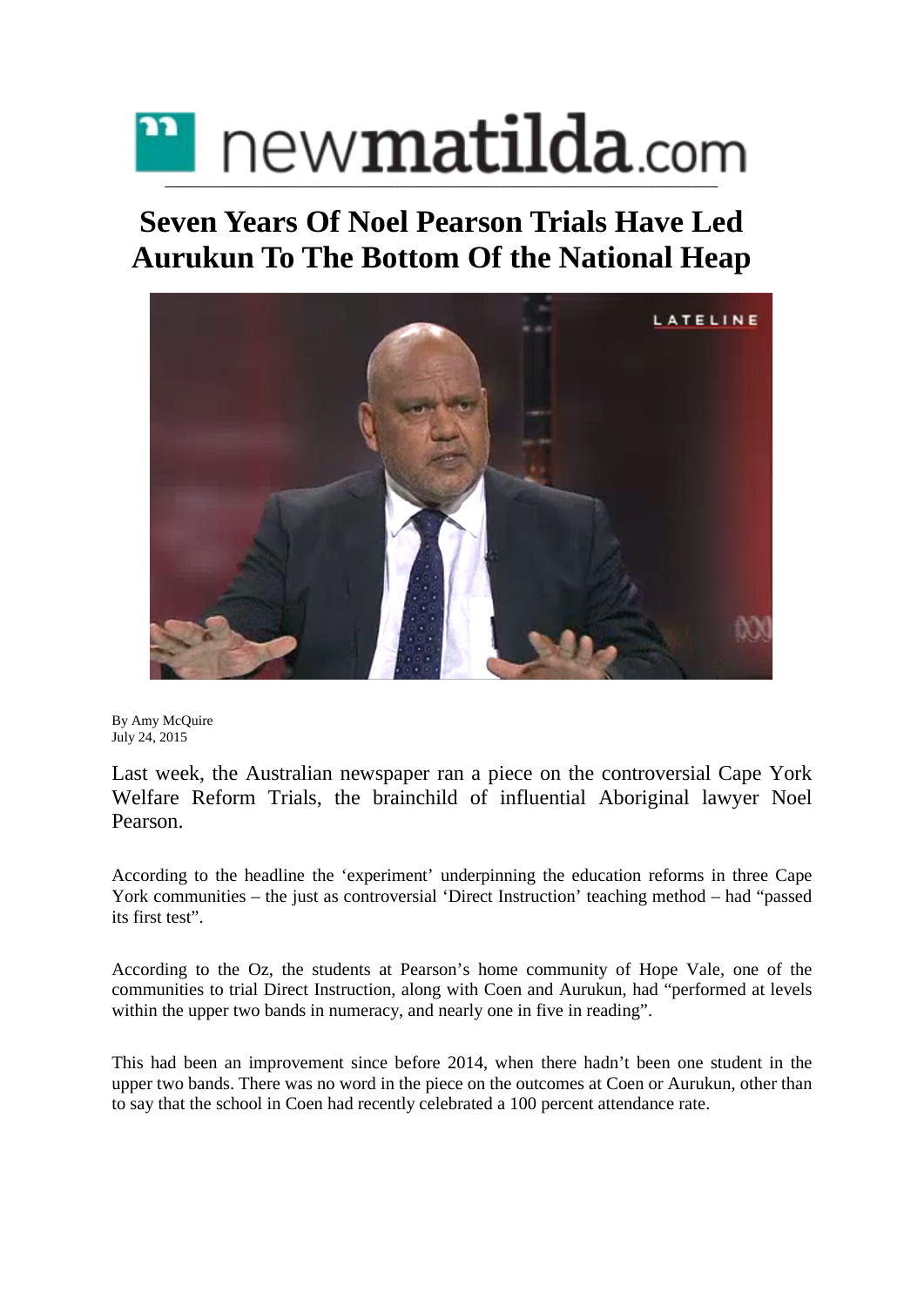The small Cape community had already notched up some of the highest school attendance rates in Queensland before Pearson's trials had even begun, but that's an inconvenient fact for those cherry picking data to justify the expense of the trials.

While the 'successes' of the trials have been well-chronicled in the pages of the Oz, in the same week as this story, another report was released that painted a startling different picture.

The Dropping off the Edge Report, compiled by Jesuit Social Services Australia and Catholic Social Services Australia, presents a devastating picture of disadvantage across the nation.

It ranks different postcodes by their cumulative disadvantage across a series of indicators, from child maltreatment, criminal convictions and domestic violence, to long term unemployment, housing stress and juvenile convictions.

The report is significant for this simple fact: across the nation, the most disadvantaged postcodes are majority Aboriginal. In Queensland in particular, the outlook is depressing, if not unsurprising.

The 12 most disadvantaged communities in the state are all Aboriginal communities (with the exception of Inala, in Brisbane, which has a sizable blackfella community).

The two most disadvantaged, in fact, are two Cape York communities – Aurukun and Doomadgee.

They have another thing in common.

They are both communities subject to the expensive Cape York Welfare Reform trials, which aim to break social norms through a radical 'tough on love' approach to welfare.

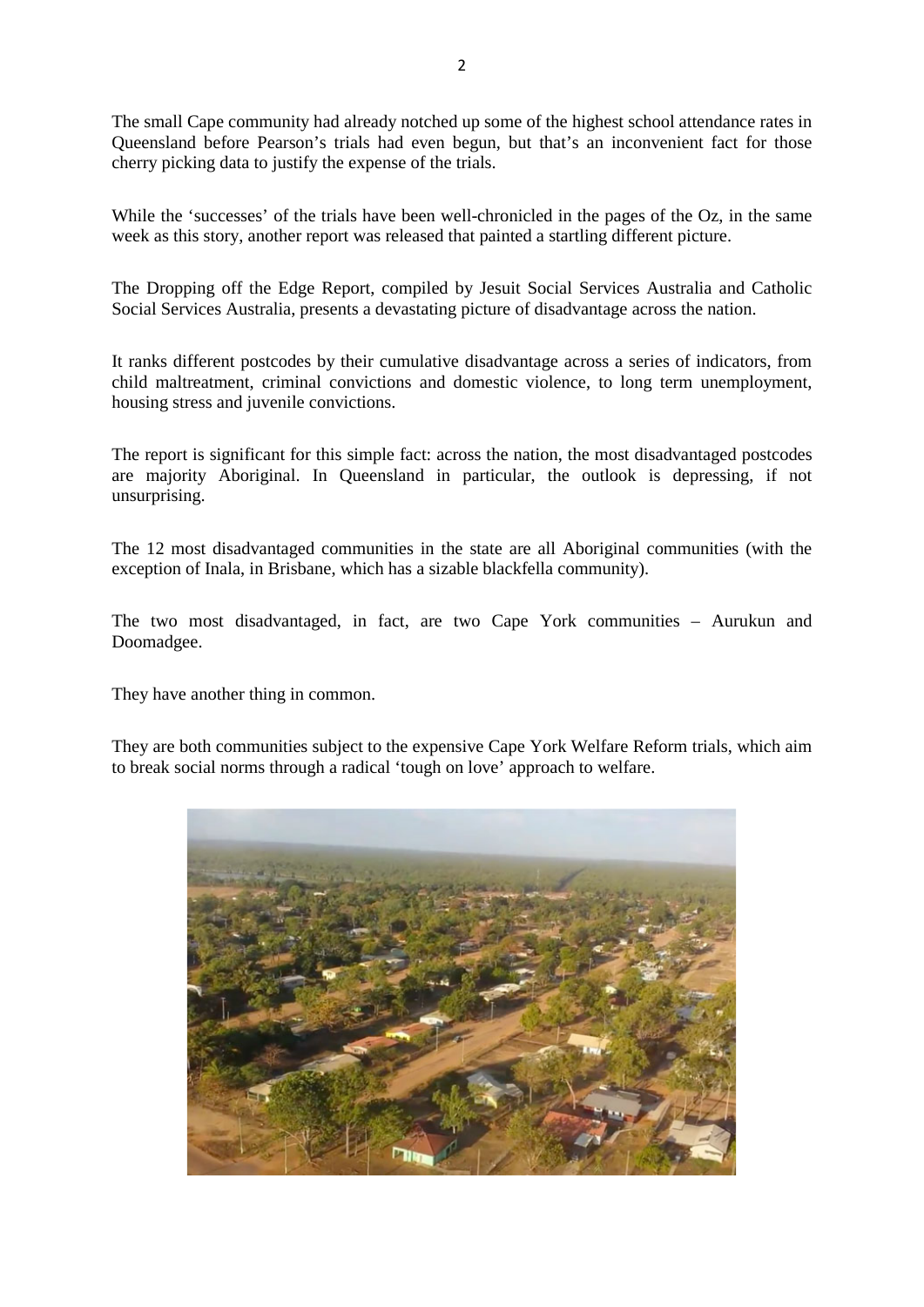Cape York community Aurukun, which remains mired in poverty despite more than a decade and a half of Noel Pearson-led reforms.

The other communities involved in the trials are Coen, Mossman Gorge and Hope Vale.

The trials have been in place in these communities, with the exception of Doomadgee, since 2008, when both federal and state governments backed Pearson's vision to the tune of about \$96 million. Since then, both governments have funnelled millions of dollars into the trials, which ultimately goes to a population of less than 3,000 people.

Under the trials, the Families Responsibilities Commission receives notifications from relevant government agencies about school attendance, tenancy breaches, child safety issues and convictions in Magistrates Courts. The FRC-appointed commissioners can compel residents to attend a 'conference' to discuss the notifications, where options are discussed ranging from clients attending support services, or case management programmes, voluntary income management or compulsory income management.

The aim is to move people from 'passive welfare' and rebuild 'positive social norms'.

But seven years on, it seems the only success the trials could claim has been the unbelievable ability to attract government funding, largely a result of the influence of Pearson.

In fact, the amount over the past 7 years adds up to about \$146 million – and that includes the recent funding announcement by the Queensland Treasurer Curtis Pitt, who juggles this role with the Aboriginal and Torres Strait Islander Partnerships portfolio. In this year's budget, the state would kick in a further \$28.6 million over four years for trials that have still yet to produce solid outcomes.

If you look at the Dropping off the Edge Report's section on Aurukun and Doomadgee, you would think the funding has been non-existent.

In fact, Aurukun has deteriorated significantly since the Cape York trials began in 2008 – so much so that it is now the most disadvantaged community in Queensland. But according to the Dropping off the Edge reports it wasn't always the case. In 2007, it didn't even make the top five.

"Two locations (Aurukun and Doomadgee) have experienced increased disadvantage between 2007 and 2014," the report says.

"Aurukun's deterioration is evident in a range of indicators, including: Criminal convictions (ranked 11th in 2007 and 1st in 2014); young adults not engaged in work or study (ranked 107th in 2007 and 5th in 2014) and unemployment (ranked 262nd in 2007 and 10th in 2014)."

When it comes to education, Aurukun still is ranked low in the state. For Year 3 numeracy, it was ranked 18th, for Year 9 numeracy, it was even lower – at 9th.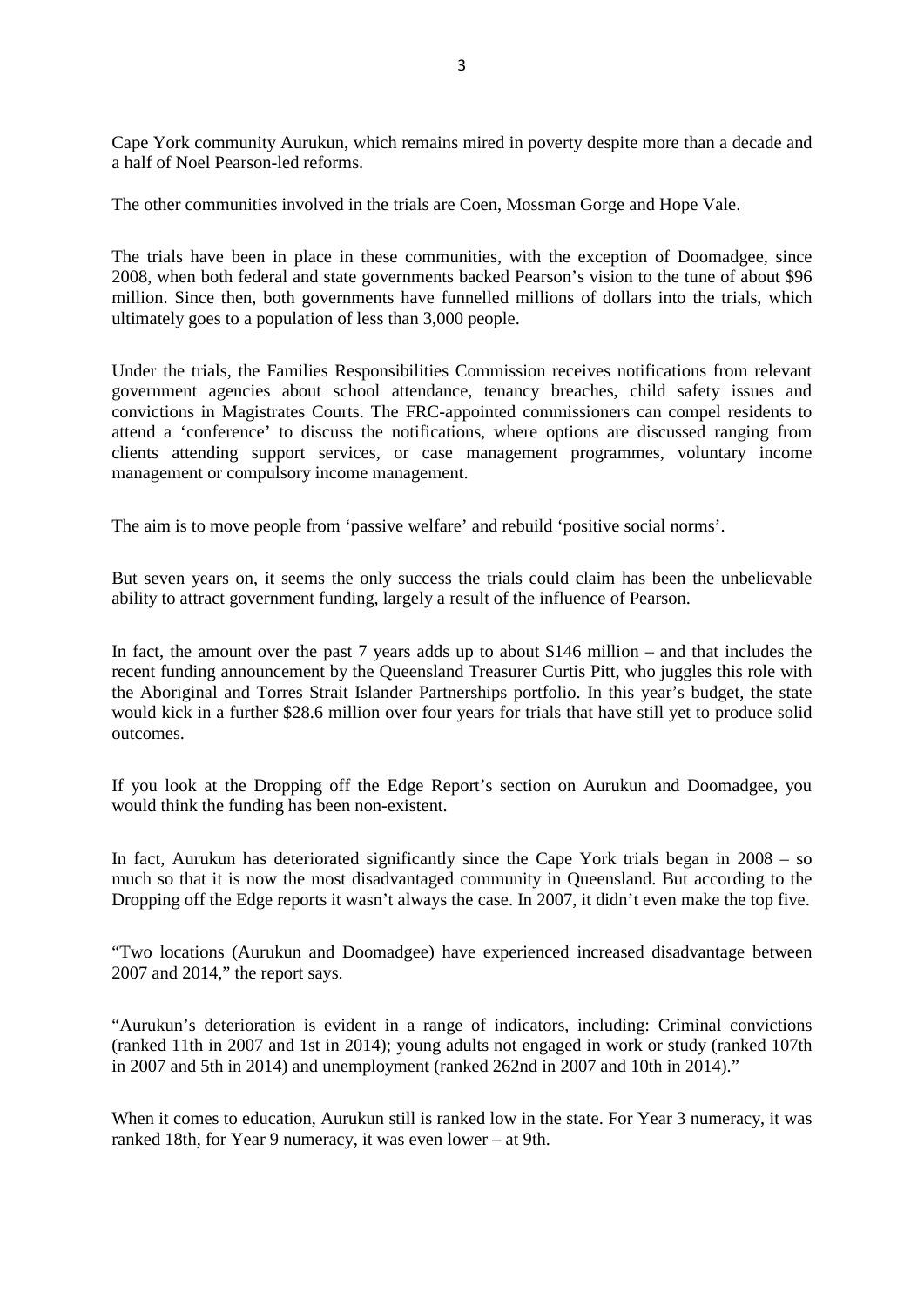For young adults not engaged, the report ranked it among the top five most disadvantaged in the country.

It's not exactly the education revolution you would expect from a trial worth millions of dollars.

It gets even more outrageous when you consider Aurukun is the community that has the most amount of funding spent on it out of the five communities. If you wade through the quarterly reports of the Families Responsibilities Commission, every quarter, Aurukun receives more funding than the other communities – sometimes even double of what other communities like Coen receives.

The trials have always been judged on their ability to end truancy, to increase school attendance rates. In Aurukun, which had some of the lowest school attendance rates in the state, there was signs of early success. There was a significant jump in 2009 at the school when school attendance jumped from 37 percent to 63 percent.

Since then, school attendance at the school has fluctuated, and there is still a problem with secondary school and students who leave for boarding school, and then return shortly after to the community, a fact acknowledged by the FRC in several quarterly reports.

In one report, the FRC raises concerns that, "They are concerned to see the future months are constructive in bringing about firstly, an acknowledgement by the Aurukun and Hope Vale communities of the serious problem of the significant number of disengaged youth under 16 years of age who neither attend any educational program or do so irregularly, and secondly that a realistic community-lead plan to implement what was foreshadowed in Quarterly Report to No 20. There has been no discernable improvement in the school attendance of those children in  $2014$ "

In that report the FRC noted "The communities of Aurukun and Hope Vale report a significant number of disengaged youth of high school age who have returned to community but have not engaged in an education option. These youth participate in dysfunctional behaviour and feel disengaged from mainstream society and also from their own communities."

It prompted Greens Senator Rachel Siewert to ask in Senate Estimates in April last year "I understand that in Aurukun only 25 per cent of the Aurukun youth of high school age are attending school in Aurukun or elsewhere and that significantly better statistics on school attendance are being achieved in Bamaga without the special attention being given to Aurukun."

The federal government at the time claimed it was because there was no high school in Aurukun, compared to Bamaga.

But it points to the very limited scrutiny that the Cape York Welfare Reform Trials has attracted, while the government spends big dollars on a seven-year experiment that doesn't seem to be making inroads.

When Aurukun experienced the heralded jump in school attendance, there was still controversy over what it could be attributed to. Prior to the trials, there had been an injection of quality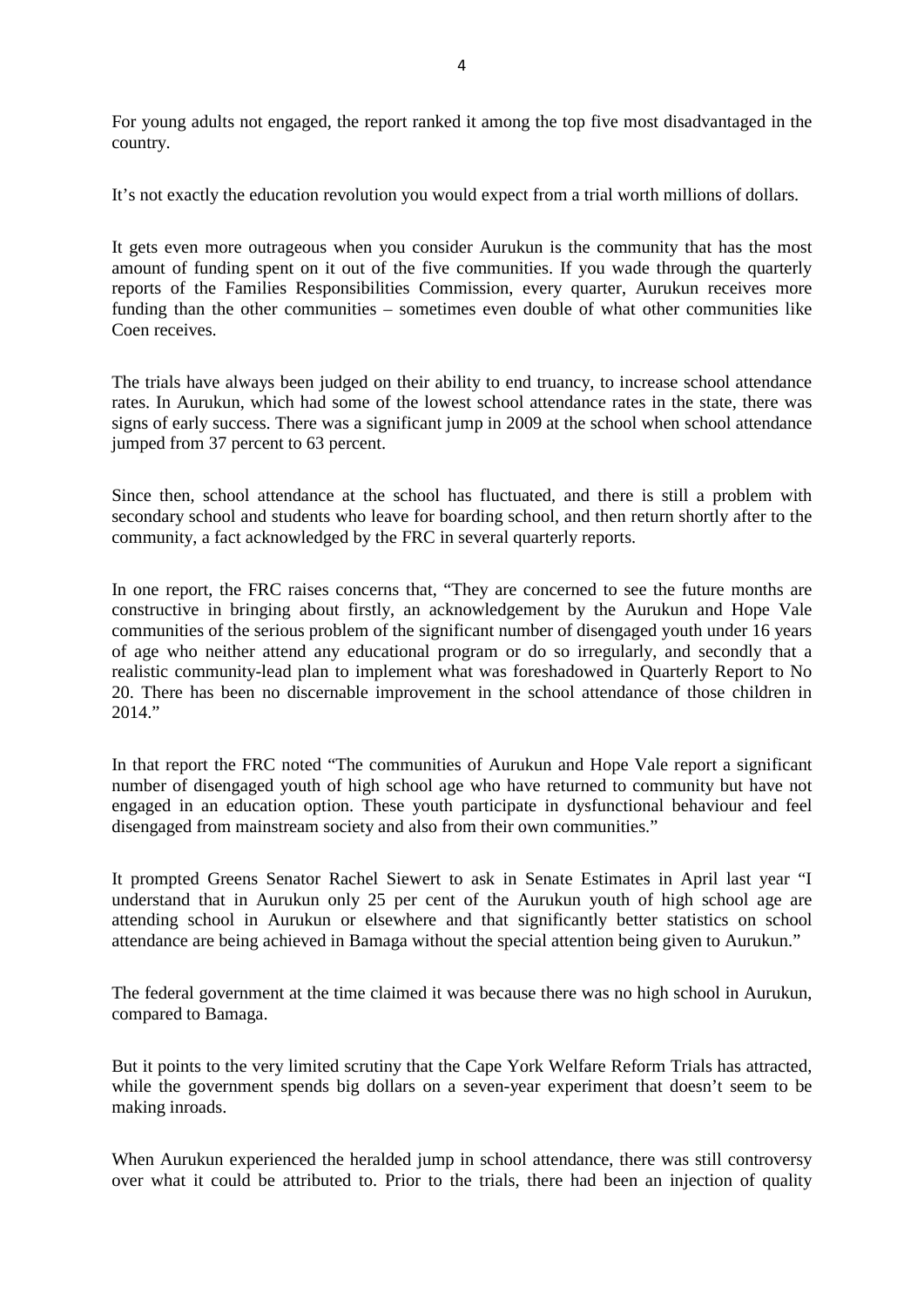teaching, and the influence of Stronger Smarter, lead by celebrated Murri educator Chris Sarra, whose success is grounded in his work as Principle of Cherbourg school where he cut absenteeism rates by 94 percent.

Interestingly, Cherbourg was also one of the most disadvantaged communities in Queensland according to the report.

But while Aurukun is still ranked as one of the most disadvantaged communities in Australia when it comes to Year 3 and Year 9 numeracy rates, in Cherbourg, the report notes success.

"One community, Cherbourg, appears to have some success in relation to all school educational indicators (Year 3 numeracy 71st, Year 3 reading 35th, Year 9 numeracy 36th and Year 9 reading 43rd). But the report notes "at the moment this has not flowed on to post-school qualifications (ranked 4th)".

Aurukun's school attendance rates are also cause for scrutiny when you consider just how many notifications the FRC receives for absenteeism.

As of the most recently quarterly report, from October 2014 to December 2014, the FRC received 252 School Attendance Notices for Aurukun, and that has remained largely consistent throughout the course of the trials.

It raises concerns around the ability of the trials to fulfill the Abbott government's mantra of getting kids to school.

The high level of unemployment in Aurukun should also raises alarm given the grand government expenditure.

As the report shows – Aurukun went from being ranked 262nd for long term unemployment in the disadvantage indicator, to 10th in 2014.

That's a phenomenal jump. It's also one which has been acknowledged previously by Pearson, who has told media that the trials haven't been achieving goals in relation to unemployment.

But there's a bigger story even in that.